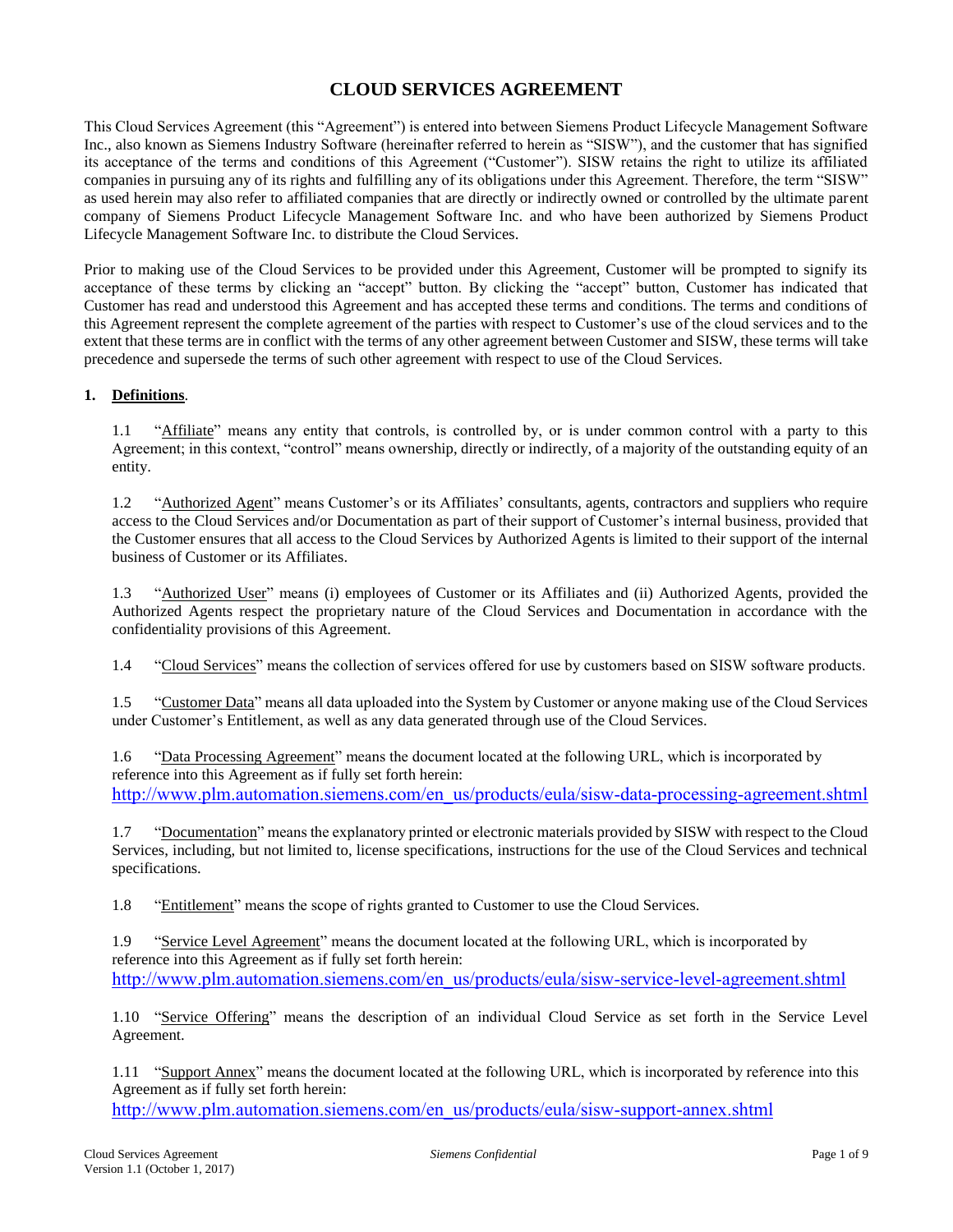1.12 "System" means the combination of the Cloud Services and the computing infrastructure needed to enable SISW to offer the Cloud Services to Customer.

1.13 "Provider" means a third party that provides technology or services to SISW to facilitate SISW's offering of the Cloud Services to Customer.

# **2. Orders**.

2.1 Ordering Cloud Services. This Agreement is a master agreement under which one or more orders for Cloud Services or associated professional services (each, an "Order") may be placed by Customer and accepted by SISW in accordance with the terms hereof. Each Order for Cloud Services shall be set forth in a Licensed Software Designation Agreement, or a similar ordering document in a format that is designated by SISW (each an "LSDA"). Each LSDA must incorporate the terms of this Agreement by reference. Professional Services may be provided pursuant to this Agreement provided that the Product Specific Terms for Professional Services have been agreed by the parties. Each Order for professional services shall be set forth in an SOW (as defined in the Product Specific Terms for Professional Services). An individual LSDA or SOW may contain terms that are additional to those contained in this Agreement and are specific to the particular Cloud Services or Professional Services offered therein.

2.2 Fees. Customer will pay such prices and fees as are mutually agreed upon by the parties for the Cloud Services and any Professional Services provided pursuant to this Agreement, and any other charges mutually agreed by the parties. Fees for the Cloud Services are payable in advance and will be invoiced as specified by the parties in an LSDA. Should Customer fail to pay any fees due to SISW as agreed, then in addition to any other rights and remedies SISW may have, SISW may suspend Customer's access to the Cloud Services until such time as all outstanding fees have been paid in accordance with the terms of this Agreement.

2.3 Excess Use. Should use of a Service Offering by Customer or its Authorized User exceed Customer's Entitlement, as described in the associated LSDA and the Service Level Agreement, SISW shall have the right to impose additional fees upon Customer with respect to such excess use at SISW's then-current rates for the Service Offering.

2.4 Taxes. Customer agrees to pay (and to reimburse SISW or its authorized channel partner, if applicable, on request if SISW or its authorized channel partner is required to pay) any applicable taxes, assessments and duties including, but not limited to, all national, foreign, state, local, regional, provincial or municipal sales and/or use taxes, value added taxes, goods and services taxes, consumption taxes, personal property taxes, ad valorem taxes, custom duties, import fees, stamp duty, intangibles tax, registration fees or other fee or charge of any kind or nature that is levied or imposed by any governmental authority on Customer's use of the Cloud Services, or its receipt of any other services, but not including taxes based on the net income of SISW. If Customer is exempt from value-added or sales tax, uses the product or services provided herein in an exempt manner, or otherwise deems itself not subject to value-added or sales tax, then Customer must provide a valid and executed exemption certificate, direct pay permit, or other such government approved documentation in good faith to SISW. If Customer is required by law to make any income tax deduction or to withhold income tax from any sum payable directly to SISW hereunder, Customer shall promptly effect payment thereof to the applicable tax authorities, and shall also promptly provide SISW with official tax receipts or other evidence issued by the applicable tax authorities sufficient to establish that the income taxes have been paid and to enable SISW to support a claim for tax credit relief for such income tax payments made on its behalf by Customer.

2.5 Invoicing and Payment Terms. For direct sales from SISW or an SISW affiliate to Customer, SISW will invoice Customer for a Cloud Services Order on the first day of the month immediately following the month in which initial credentials for Customer's access to the ordered Cloud Services have been made available to Customer. SISW will invoice Customer monthly in arrears for all other charges as incurred unless otherwise agreed by the parties. Professional Services will be invoiced monthly in arrears as charges are incurred or as otherwise stated in accordance with the terms and conditions set out in the applicable SOW. Regardless whether related to Cloud Services, Professional Services, or any other product or service provided or delivered under this Agreement, Customer will pay each invoice within 30 days after the date of the SISW invoice unless otherwise agreed by the parties.

#### **3. Right to Access Cloud Services**.

3.1 Rights Granted. SISW grants to Customer and its Affiliates a non-exclusive, non-transferable, worldwide right to access and use the Cloud Services and Documentation, including the System, solely for the internal business purposes of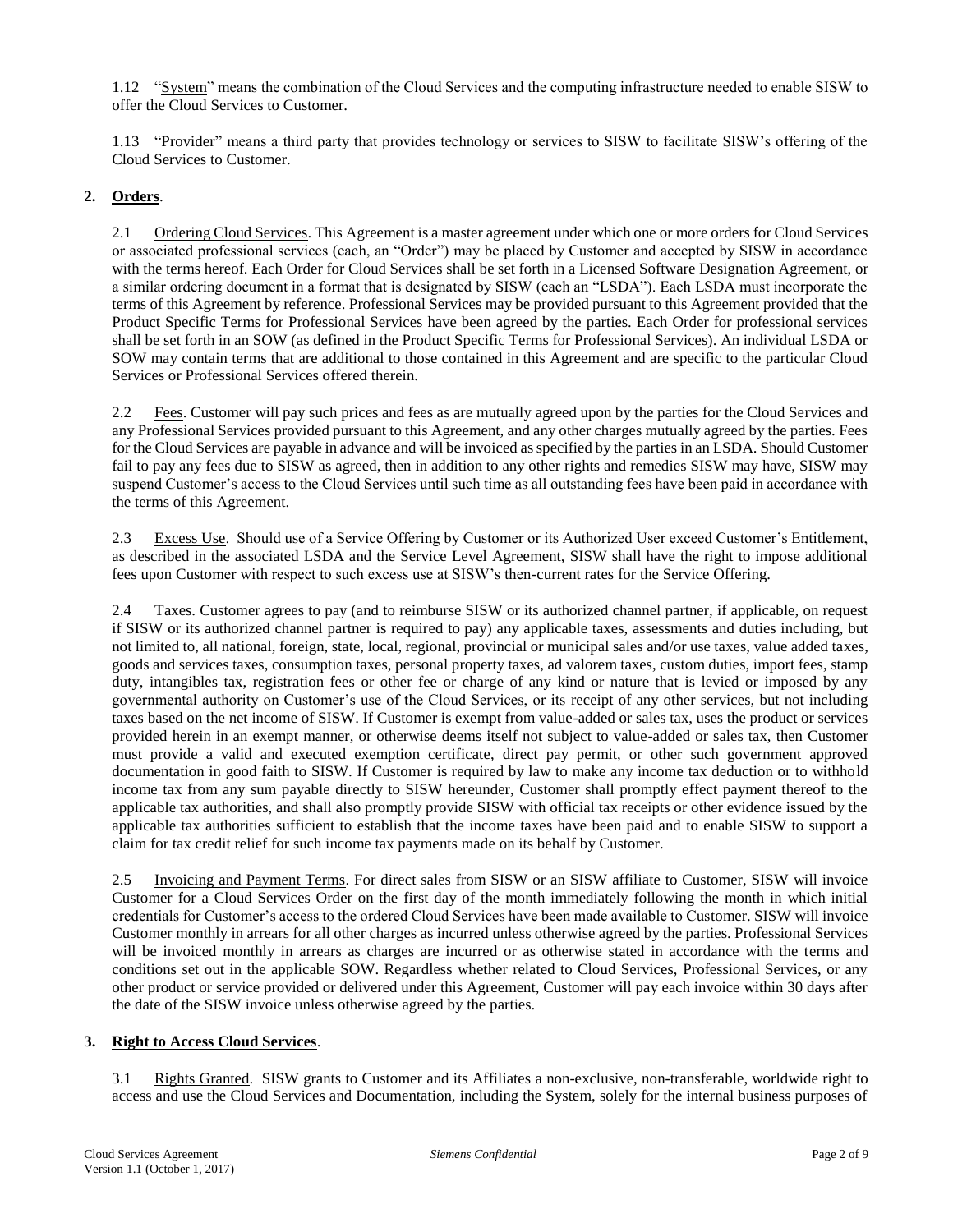Customer or its Affiliates, subject to the terms of this Agreement and the Service Level Agreement, Support Annex, and Data Processing Agreement (if applicable).

3.2 Authorized Users. Subject to the limitations of the Entitlement, Customer may permit Authorized Users to access and use a Service Offering. Customer shall be responsible for (i) ensuring that Authorized Users use the Service Offering only in support of Customer's internal business, (ii) any unauthorized use of the Service Offering undertaken using credentials associated with Customer's account, and (iii) any breach of this Agreement by an Authorized User.

3.3 Suspension of Cloud Services. If, in the reasonable opinion of SISW, it is necessary to suspend access to the Cloud Services to maintain the security or integrity of the Cloud Services, or a particular Service Offering, SISW may do so without liability to Customer, provided that SISW undertakes all reasonable efforts to limit the duration and scope of such suspension.

- **4. Availability of the Cloud Services**. During the term of this Agreement, SISW will make the Cloud Services available to Customer, subject to the provisions of this Agreement, the Service Level Agreement, the Support Annex, and the relevant Documentation. SISW will use commercially reasonable efforts to maintain the Cloud Services in a functional state 24 hours per day, 7 days per week, except for planned downtime and any unavailability caused by circumstances beyond SISW's reasonable control, including without limitation acts of God, events resulting in loss of power or network connectivity at an SISW or Provider site, denial of service attacks, governmental or judicial orders, civil unrest, acts of terrorism, floods, fires, and labor stoppages. Should SISW fail to meet the service level commitments for a Service Offering as set forth in the Service Level Agreement, Customer shall be entitled to claim the remedy described in the Service Level Agreement, which shall be Customer's sole and exclusive remedy with respect to such failure by SISW to meet its service level commitments.
- **5. Term and Termination**. The term of this Agreement begins on the date on which Customer first indicates its acceptance of the terms of this Agreement and continues until terminated in accordance with the terms of this Agreement. With respect to a particular Order, the term of such Order shall be as specified in the associated LSDA or SOW. For Orders of Cloud Services, the term of an Order will automatically renew for additional terms, each one (1) year in length, unless Customer gives written notice of termination for such Order at least thirty (30) days prior to the end of a term.

Within thirty (30) days of termination or expiration of this Agreement or any Order under this Agreement for any reason, Customer may submit to SISW a written request that Customer Data associated with a terminated Service Offering be made available for download by Customer. After the 30-day period has passed, SISW shall have no obligation to maintain Customer Data associated with a terminated Service Offering or provide any access to Customer, and SISW will thereafter delete or destroy all Customer Data stored in the System that is associated with a terminated Service Offering, unless prohibited by applicable law or governmental order. Any additional services requested by Customer from SISW to facilitate Customer's post-termination transition will be at SISW's then-current professional services rates and will require a written statement of work agreed between the parties.

#### **6. Intellectual Property Infringement Indemnity**.

6.1 Infringement Claim Indemnity. SISW will indemnify and defend, at its expense, any action brought against Customer to the extent that it is based upon a claim that Customer's use of the Cloud Services infringe a patent, copyright, trade secret or other intellectual property right and will pay all costs and damages finally awarded against Customer by a court of competent jurisdiction, provided that SISW is given prompt written notice of such claim and is given information, reasonable assistance, and sole authority to defend or settle the claim. SISW shall not enter into any settlement admitting liability or incurring obligations on behalf of Customer, without Customer's prior written consent.

6.2 Injunction. If a permanent injunction is obtained against Customer's use of a Cloud Service, then SISW will obtain for Customer the right to continue using the Cloud Service, or will replace or modify the Cloud Services so it becomes non-infringing; or, if such remedies are not reasonably available, SISW will grant Customer a pro rata refund of amounts prepaid by Customer for use of the Cloud Service, and Customer shall cease its use of the Cloud Service. SISW, in its sole discretion, may provide the remedies specified in this Section prior to the issuance of a permanent injunction.

6.3 Exclusions. SISW shall not have any liability or indemnification obligations to Customer under this Section 6 or under any other term of this Agreement to the extent that any infringement claim is based in whole or in part, or arises out of: (i) Customer's use of any non-current version of the Cloud Services, to the extent that Customer's liability for the infringement would have been avoided by the use of a more recent version of the Cloud Services, (ii) the combination,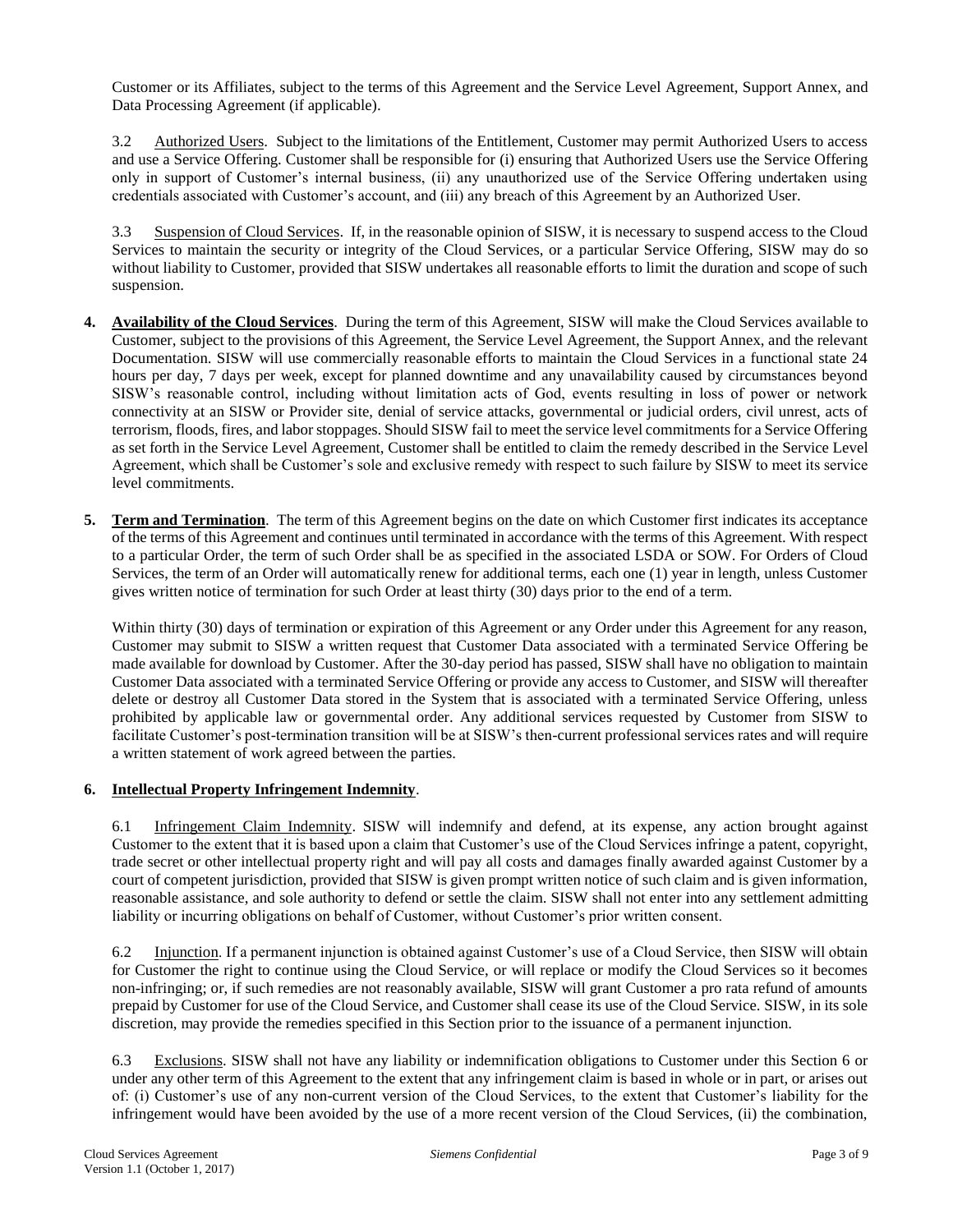operation or use of the Cloud Services with any third party software, equipment, materials or products to the extent that Customer's liability for such infringement would have been avoided in the absence of such combination, use or operation, (iii) an adjustment or configuration of the Cloud Services not made by SISW, (iv) Customer's use of the Cloud Services not in compliance with the Documentation, (v) Customer's failure to use a defect correction or patch supplied by SISW to Customer, (vi) compliance with designs, plans or specifications provided by Customer to SISW, or (vii) any refusal by Customer to use a non-infringing version of the Cloud Services offered by SISW to Customer at no cost to Customer as long as such non-infringing version performs substantially the same functions.

6.4 Sole and Exclusive Remedy. This Section 6 represents the sole and exclusive liability of SISW to Customer for infringement of the intellectual property rights of a third party under this Agreement.

**7. Limitation of Liability**. SISW's entire liability for all claims or damages arising out of or related to this Agreement, regardless of the form of action, whether in contract, tort or otherwise, will be limited to and will not exceed, in the aggregate the amount paid to SISW under this Agreement for the specific Service Offering or professional service that caused the damage or that is the subject matter of the claim. This limitation is not applicable to claims for intellectual property infringement that are covered by Section 6.1 of this Agreement. In no event will the measure of damages payable by SISW include, nor will SISW be liable for, any amounts for loss of data, income, profit or savings or indirect, incidental, consequential, exemplary, punitive or special damages of any party, including third parties, even if SISW has been advised of the possibility of such damages in advance, and all such damages are expressly disclaimed. Neither party may make a claim under this Agreement arising out of an event or events that occurred more than two (2) years after the event is, or should have been, discovered by the party making the claim.

# **8. Maintenance of the Cloud Services.**

8.1 Environment and Updates. Customer acknowledges that the Cloud Services may be provided in a multiuser environment, and that SISW is not obligated to separately manage provision of the Cloud Services for any purchaser, including Customer. Updates to the software underlying the Cloud Services will be made at SISW's discretion, with or without notice, and there is no additional charge to Customer to access updated versions of the Cloud Services.

8.2 Support. Support provided by SISW for a Service Offering will be as described in the Support Annex.

8.3 Maintenance of Prior Versions. SISW is not under any obligation to maintain prior versions of the Cloud Services, and even if Customer requests, and SISW agrees, that a prior version of the Service be maintained for Customer's use, no course of dealing will be established between the parties that would require SISW to consent to additional requests by Customer to maintain prior versions of the Cloud Services.

8.4 Modification of the Cloud Services. SISW shall have the right to modify the manner in which it provides the Cloud Services if SISW determines that such a modification is necessary or advisable, in SISW's sole discretion. Should SISW reasonably determine that such a modification will materially impact Customer's use of the Cloud Services, SISW will use commercially reasonable efforts to notify Customer prior to the implementation of the modification.

8.5 Error Corrections. An Error means the failure of a Service Offering to conform substantially to the Documentation ("Error"). Customer may report any suspected Error to SISW and, upon SISW's request, Customer will provide SISW with a detailed, written description and documentation of the suspected Error. SISW will investigate the facts and circumstances related thereto and Customer will cooperate with SISW's investigation. If SISW finds that the Service Offering contains an Error, SISW will use all commercially reasonable efforts to correct the Error. An Error correction may consist of a separate patch, a workaround or it may be included in the next available release of the Service Offering, at the discretion of SISW.

8.6 Limitation of Remedies. SISW's sole and exclusive responsibility, and Customer's sole and exclusive remedy, for a failure to correct an Error will be that Customer may terminate its use of the Service Offering that is directly affected by the Error. SISW will thereafter promptly refund the unused portion of any prepaid fees for the then-current term of Customer's order of such Service Offering.

## **9. Limited License to Customer Data**.

9.1 Customer grants SISW a worldwide, non-exclusive, transferable, royalty-free license to use, host, transmit, display, sublicense as necessary for SISW to fulfill its obligations under this Agreement, and reproduce all Customer Data.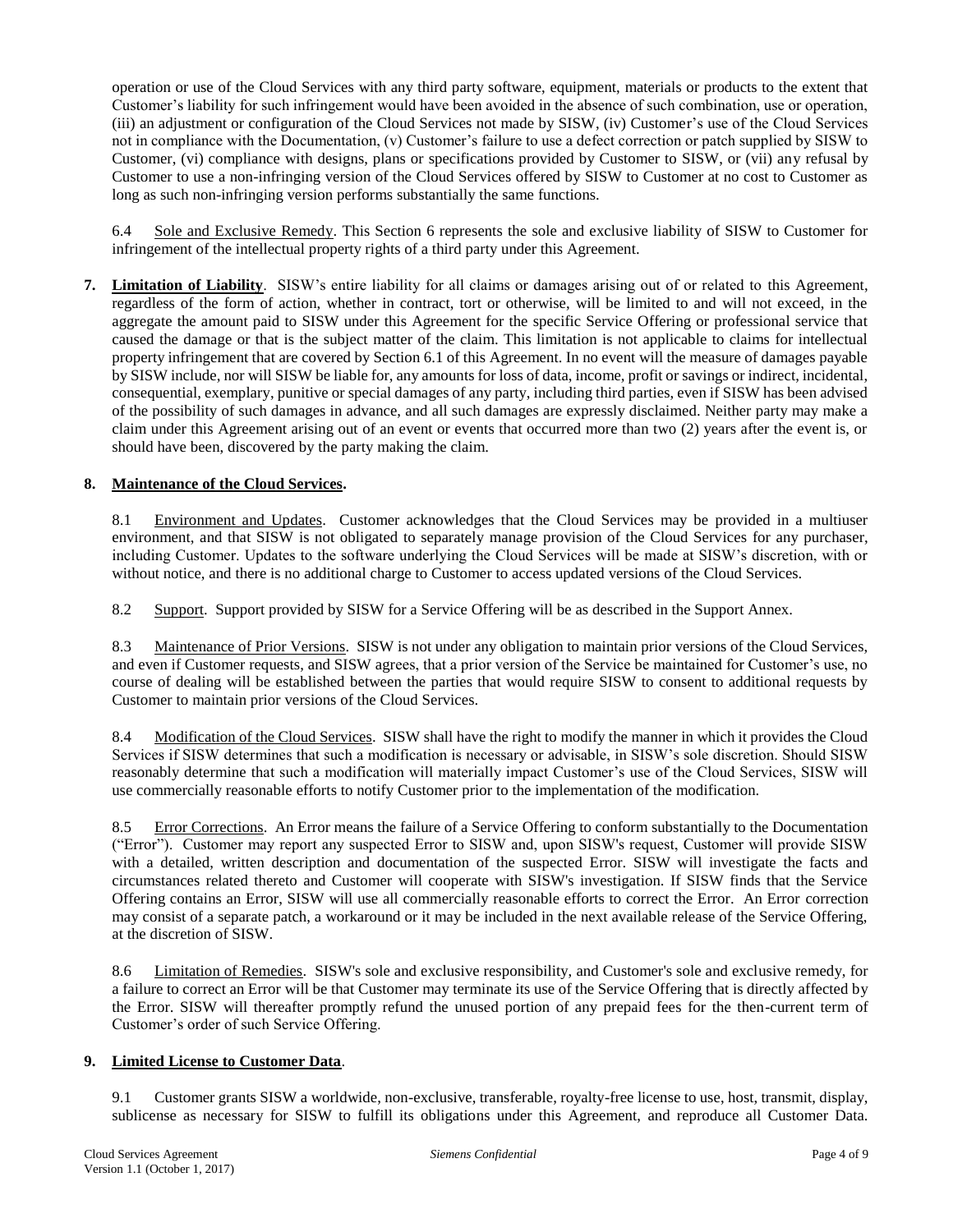Customer will indemnify and defend, at its expense, any action brought against SISW to the extent that it is based upon a claim that the Customer Data infringes a patent, copyright, trade secret or other intellectual property right and will pay all costs and damages finally awarded against SISW by a court of competent jurisdiction, provided that Customer is given prompt written notice of such claim and is given information, reasonable assistance, and sole authority to defend or settle the claim. Customer shall not enter into any settlement admitting liability or incurring obligations on behalf of SISW, without SISW's prior written consent.

9.2 Customer covenants that it will only upload data into the System if Customer has the rights to upload such data and to grant to SISW the rights set forth in this Section. Excluding the limited license rights granted herein, SISW will not acquire any right, title, or interest in or to Customer Data, and SISW expressly disclaims any such rights. Unless otherwise agreed in writing between SISW and Customer, Customer covenants that only copies of Customer Data will be uploaded into the System and that Customer will at all times maintain an independent backup copy of all Customer Data at its own expense.

- **10. Customer Credentials**. As a precondition to use of the Service, each Authorized User under the Entitlement must establish a password for his or her account. SISW or its Providers may establish reasonable password requirements, and Customer agrees to require any Authorized Users under the Entitlement to abide by such requirements. All Authorized User passwords must be treated as confidential information, and no Authorized User may share his or her password with any other user. Customer bears sole responsibility for any unauthorized use resulting from misconduct by any of its users or any failure to properly secure passwords or other credentials. Customer will indemnify and hold harmless SISW from any costs, losses, or liabilities resulting from any failure by Customer or any of its users to abide by the terms of this Section or any rules established by SISW or its Providers pursuant to this Section. The provisions of this Section will survive the expiration or termination of this Agreement for any reason.
- **11. Restrictions on Use of the Cloud Services**. Customer shall not, and shall cause its users not to, (i) interfere with or disrupt the integrity or performance of the Cloud Services, (ii) circumvent the security of the System, (iii) use the Cloud Services in a manner that violates the law or any of SISW's rights, (iv) access the Cloud Services to monitor availability, performance, or functionality for any competitive purpose, (v) sell, resell, license, sublicense, rent, or lease the Cloud Services, (vi) use the Cloud Services to process or analyze data for any third party, (vii) upload into the System any data that violates the law or infringes the rights of any third party, or (viii) gain access to the Cloud Services by any means other than the means provided by SISW. Customer shall not perform any penetration test of the System without obtaining express written consent in advance from SISW, which SISW may grant or refuse in its sole discretion, and Customer will indemnify, defend, and hold harmless SISW from any costs, losses, or liabilities that result from Customer's performing a penetration test of the System.
- **12. Export Compliance**. SISW's obligation to fulfill its commitments under this Agreement is subject to the proviso that it is not prevented by any impediments arising from national or international foreign trade or customs requirements, including embargoes or other sanctions. Customer agrees to comply fully with all applicable national and international export and re-export control regulations including, but not limited to, those of the Federal Republic of Germany, of the European Union, of the United States of America and regulations of any other country or jurisdiction which may apply (the "Export Laws"). In particular, but not in limitation of the foregoing, Customer must assure that any access to or use of the Cloud Services that occurs under its Entitlement is not: (i) accessed, used, exported, re-exported (including any "deemed export"), or transferred, directly or indirectly, contrary to any applicable economic sanction or Export Law, or (ii) accessed or used for any purpose prohibited by the Export Laws or (iii) accessed or used by persons/entities otherwise ineligible to access or use the Cloud Services. SISW reserves the right to conduct the necessary Export Law checks and, upon request, the Customer shall promptly provide SISW with the necessary information to fulfill its legal obligations. Customer shall indemnify and hold harmless SISW from and against any claim, proceeding, action, fine, loss, cost and damages arising out of or relating to any noncompliance with export control regulations by Customer, and Customer shall compensate SISW for all losses and expenses resulting therefrom. This Section will survive the expiration or termination of this Agreement for any reason.

# **13. Confidentiality**.

13.1 SISW Confidential Information. During the term of this Agreement and thereafter, Customer shall: (i) treat as confidential all SISW Confidential Information; (ii) not use such SISW Confidential Information except as expressly set forth herein; (iii) implement reasonable procedures to prohibit the unauthorized use, disclosure, duplication, misuse or removal of SISW Confidential Information; and, (iv) not disclose the SISW Confidential Information to any third party other than Authorized Users. Furthermore, Customer shall not copy SISW Confidential Information without SISW's prior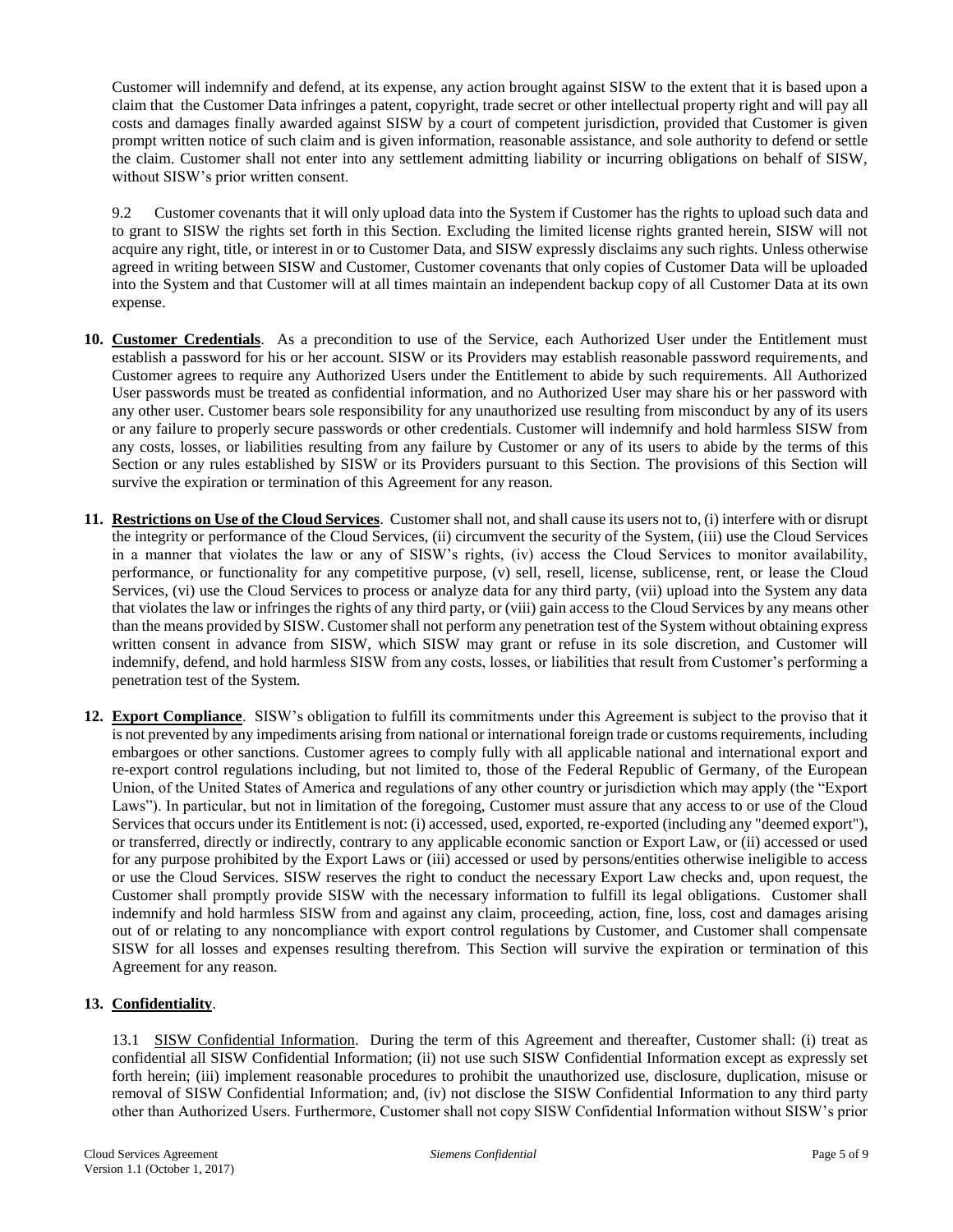written consent. If Customer breaches any of its obligations with respect to confidentiality or unauthorized use or disclosure of SISW Confidential Information hereunder, SISW shall be entitled to obtain equitable and injunctive relief in addition to all other remedies that may be available to protect SISW's interests. For purposes of this Agreement, "SISW Confidential Information" means any and all information and materials disclosed by SISW to Customer, including, but not limited to, information regarding SISW's business strategies and practices, methodologies, trade secrets, know-how, pricing, technology, software, the Cloud Services and Documentation, product plans, services, client lists and information regarding SISW's employees, clients, vendors, consultants and affiliates. If Customer conducts benchmarks or other tests concerning the Cloud Services, including any content or functionality of our third party licensors, or hardware, then the results shall constitute SISW Confidential Information and shall not be published or otherwise revealed to any third party.

13.2 Customer Confidential Information. For purposes of this Agreement, "Customer Confidential Information" means any information shared by Customer with SISW under this Agreement concerning Customer's business that has not been made public, provided that such information has been marked or otherwise identified as confidential at the time of disclosure or consists of information that, by its context, is sufficient to put SISW on notice of its confidential nature. SISW will prevent the disclosure and protect the confidentiality of Customer Confidential Information by using the same means it uses to protect its own confidential information, but in any event not less than reasonable means. Customer's Confidential Information will not be disclosed by SISW to any third party, other than to its employees, its affiliated companies, its consultants, agents, and contractors, without the prior written consent of Customer. The parties agree that Customer Data, which is addressed elsewhere in this Agreement, shall not be considered Customer Confidential Information.

13.3 Exclusions. SISW Confidential Information and Customer's Confidential Information are collectively referred to herein as the "Confidential Information". The confidentiality obligations of this Section 13 will not apply to any Confidential Information that (i) is or becomes generally available to the public other than as a result of disclosure by the party who receives the Confidential Information ('Recipient") in violation of this Agreement; (ii) becomes available to the Recipient from a source other than the party who discloses the Confidential Information ("Discloser"), provided that the Recipient has no reason to believe that such source is itself bound by a confidentiality or nondisclosure agreement with the Discloser or is otherwise prohibited from disclosing such Confidential Information by a legal, contractual or fiduciary obligation; (iii) was in the Recipient's possession prior to receipt from the Discloser without a corresponding obligation of confidentiality; (iv) is independently developed by the Recipient without the use of, or reference to, the Discloser's Confidential Information; or (v) is required to be disclosed by the Recipient by a governmental agency or law, so long as the Recipient promptly provides the Discloser with written notice of the required disclosure, to the extent such notice is permitted by law, and coordinates with Discloser in an effort to limit the nature and scope of such required disclosure.

13.4 Survival of Confidentiality Obligations. This Section 13 will survive the expiration or termination of this Agreement for any reason.

- **14. System Security Breach**. SISW shall promptly inform Customer of any instance where a breach of data security or a breach of the terms of this Agreement has led to the disclosure of Customer Data to an unauthorized third party. Unless SISW has failed to implement and maintain commercially reasonable security measures with respect to the Cloud Services, and such failure is the sole cause of a security breach, SISW shall have no liability to Customer or any third party for a security breach that results in an unauthorized disclosure of any Customer Data. The provisions of this Section will survive the expiration or termination of this Agreement for any reason.
- **15. Service Trials**. If SISW agrees to provide Customer access to a Service Offering on a trial or evaluation basis, the following provisions shall apply to such trial or evaluation use of the Service Offering. With respect to such trial or evaluation use of a Service Offering, where the provisions of this Section 15 conflict with any other provision of this Agreement, the provisions of this Section 15 shall control.

15.1 Rights Granted. SISW grants to Customer a nonexclusive, nontransferable, limited right to access and use the Service Offering, as defined in the Service Level Agreement, in a test environment solely for trial purposes. The Service Offering shall not be used for commercial, professional or productive purposes, for commercial training or any other forprofit purposes, including testing, analysis and benchmarking. If during the term of any such trial, SISW updates the Service Offering, the updated Service Offering will remain subject to the terms and conditions of this Section 15. Customer is not authorized to, and agrees not to, (i) permit use of, or disclose information regarding, the Service Offering to any person other than Customer's employees who have a need to know to perform the trial; or (ii) decompile, disassemble or reverse engineer the Service Offering. SISW reserves all rights in the Service Offering not explicitly granted herein.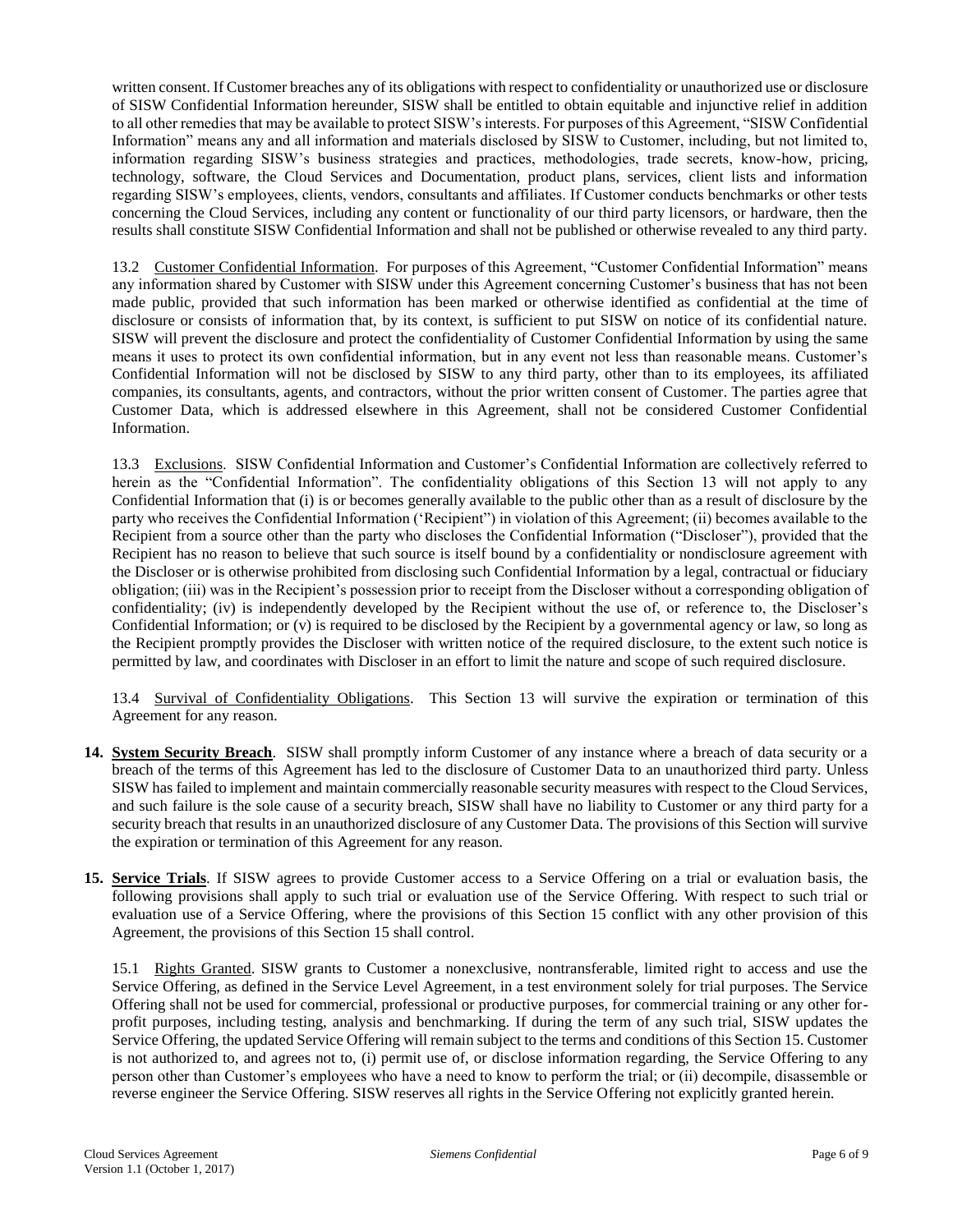15.2 Customer Obligations. Customer acknowledges SISW's representation that the Service Offering constitutes and contains valuable trade secrets and confidential business information of SISW and/or its third party suppliers. Customer will hold such information in confidence and take the precautions necessary to safeguard the confidentiality of such information. If Customer or any of Customer's employees breach or threaten to breach the obligations of the Agreement as amended herein, SISW will have the right, in addition to such other remedies which may be available to it, to seek injunctive relief enjoining such acts or attempts, it being acknowledged and agreed by Customer that monetary damages are inadequate to protect SISW. The obligations of confidence and nondisclosure set forth in this Section 15.2 will survive any termination of the Agreement as amended herein. SISW's third party suppliers may enforce the Agreement as amended herein as it relates to their portions of the Service Offering directly against Customer.

15.3 Disclaimer of Warranties. Trials of a Service Offering are provided to Customer on an "as-is" basis, and irrespective of any provisions to the contrary in this Agreement, including the Service Level Agreement, trial usage shall not include any SISW support or service level commitments. Customer acknowledges and agrees that the input of data and the accuracy and adequacy thereof, including the output generated as a result of such input, is under Customer's exclusive control. Any use made by Customer of the data output, or any reliance thereon, is Customer's sole responsibility. SISW AND ITS THIRD PARTY SUPPLIERS MAKE NO WARRANTIES OF ANY KIND, INCLUDING ANY IMPLIED WARRANTY OF MERCHANTABILITY OR FITNESS FOR ANY PARTICULAR PURPOSE OR AGAINST INFRINGEMENT, WITH RESPECT TO THE SERVICE OFFERING PROVIDED UNDER AND PURSUANT TO THIS AGREEMENT. In no event will SISW and/or its third party suppliers be liable to Customer for any claims or damages whatsoever arising out of or related to this Agreement, regardless of the form of action, whether in contract, tort or otherwise.

15.4 Term and Termination. Trial rights will extend for a limited, finite period of time specified by SISW. Any trial rights will terminate effective immediately if Customer fail to comply with any of the terms and conditions contained herein. Updates to a Service Offering will not, by implication, extend the term of the trial license beyond the term specified for such Service Offering. Customer acknowledges that SISW is under no obligation to save or provide Customer a copy of any data stored in the System upon expiration or termination of any trial rights to a Service Offering.

# **16. Data Privacy**.

16.1 Each party shall comply with the applicable laws and regulations governing the protection of personally-identifiable information (PII).

16.2 Subject to Section 16.1, SISW may process PII of Customer as an independent controller for its own business purposes, in particular to make the Cloud Services available to Customer, to manage Customer's account and provide notices to Customer, for billing purposes, and to comply with SISW's contractual obligations and applicable law.

16.3 If provision of a Service Offering entails the processing of PII contained in Customer Data, the terms of the Data Processing Agreement shall apply.

#### **17. Limited Warranty and Disclaimer**.

17.1 SISW warrants that, subject to the provisions of Section 4, it will at all times maintain the Cloud Services in substantial conformance with the features and functions generally described in the Documentation and will use commercially reasonable efforts to restore the Cloud Services to substantial conformance should a nonconformity be identified and confirmed by SISW. Customer's sole remedy for any breach of the above warranty shall be termination of this Agreement.

17.2 EXCEPT FOR THE EXPRESS LIMITED WARRANTY PROVIDED IN THIS SECTION, SISW MAKES AND CUSTOMER RECEIVES NO EXPRESS WARRANTIES. ANY STATEMENTS OR REPRESENTATIONS ABOUT THE CLOUD SERVICES AND THEIR FUNCTIONALITY IN THE DOCUMENTATION OR ANY COMMUNICATION WITH YOU CONSTITUTE TECHNICAL INFORMATION AND NOT AN EXPRESS WARRANTY OR GUARANTEE. IN ADDITION, SISW SPECIFICALLY DISCLAIMS ANY OTHER WARRANTY INCLUDING, WITHOUT LIMITATION, THE IMPLIED WARRANTY OF MERCHANTABILITY, FITNESS FOR A PARTICULAR PURPOSE AND NON-INFRINGEMENT. WITHOUT LIMITING THE FOREGOING, SISW DOES NOT WARRANT THAT THE OPERATION OF THE CLOUD SERVICES WILL BE UNINTERRUPTED OR ERROR FREE.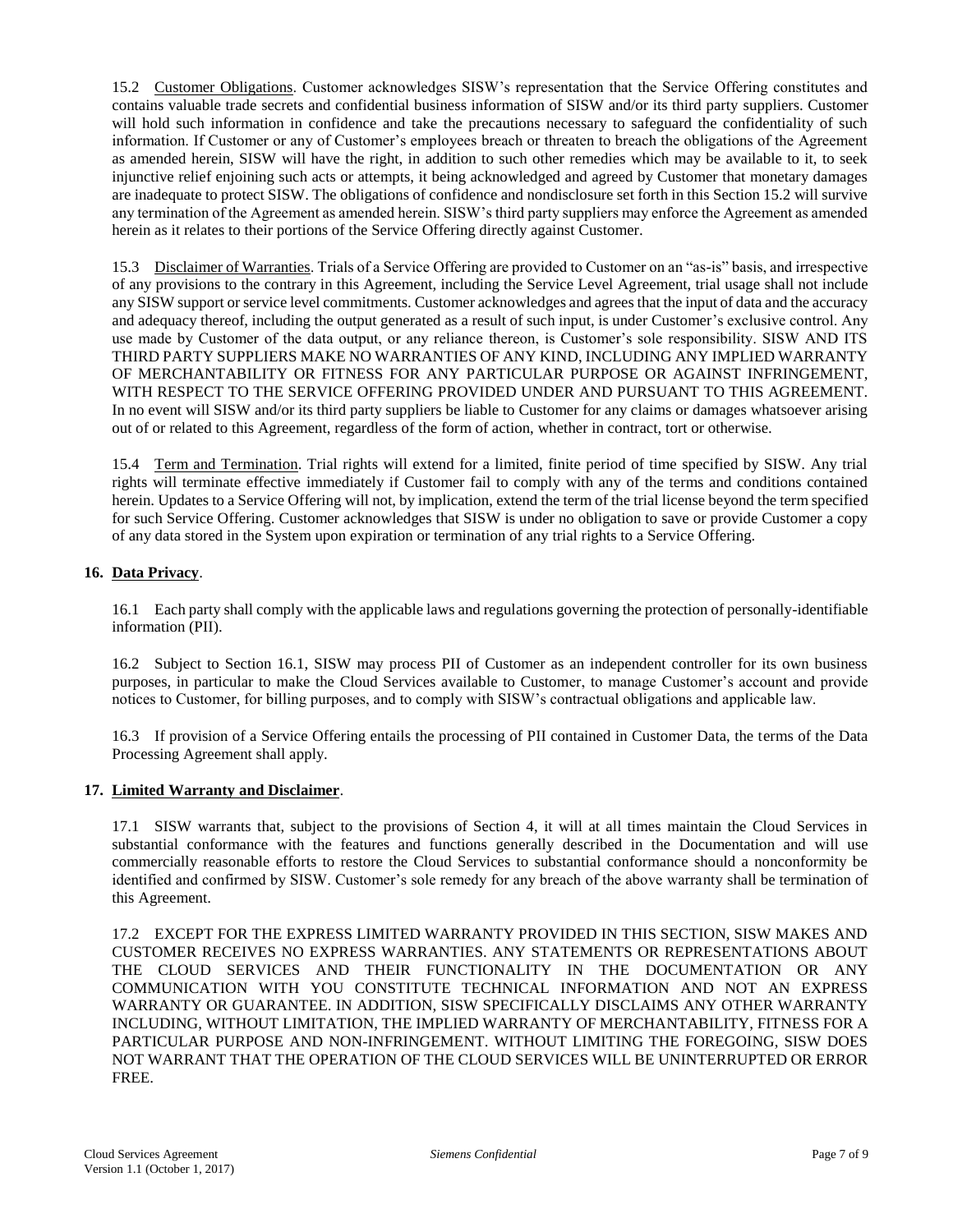17.3 THE CLOUD SERVICES MAY BE SUBJECT TO LIMITATIONS, DELAYS, AND OTHER PROBLEMS THAT ARISE DUE TO THE NATURE OF INTERNET COMMUNICATIONS. SISW IS NOT RESPONSIBLE FOR ANY DELAYS, DATA LOSS, BANDWIDTH CHARGES, OR ANY OTHER COSTS OR DAMAGES THAT RESULT FROM SUCH PROBLEMS OR FOR ANY UNAVAILABILITY OF THE CLOUD SERVICES CAUSED BY NETWORK PROBLEMS OR ANY TECHNOLOGY NEEDED TO USE THE CLOUD SERVICES THAT IS NOT PROVIDED BY SISW.

- **18. Collection of Data and Feedback**. SISW shall be entitled to use data it collects in accordance with applicable law that relates to Customer's use of the Cloud Services, provided that any such data shall be anonymized so that neither SISW nor any third party could identify Customer solely using such data. SISW shall not be obligated to share any such data with Customer, and SISW may use such data for any business purpose, including without limitation improving the Cloud Services. In addition, Customer grants to SISW a worldwide, perpetual, irrevocable, transferable, royalty-free license to use any suggestion, recommendation, feature request, or other feedback provided by Customer or its users related to the operation of the Cloud Services, and to incorporate any of the above into the Cloud Services.
- **19. Customer Actions Affecting SISW's Provision of the Service**. Customer agrees to indemnify, defend, and hold harmless SISW from and against any liabilities, losses, or claims that result from actions of Customer that cause a third party to terminate, suspend, or inhibit the ability of a Provider to perform its obligations as necessary for SISW to be able to continue to offer the Cloud Services. The provisions of this Section will survive the expiration or termination of this Agreement for any reason.
- **20. SISW Change of Provider**. Customer agrees to provide all reasonable cooperation needed by SISW should it become necessary or desirable, in SISW's sole discretion, for SISW to use a new or different Provider.
- **21. Third-Party Monitoring**. SISW may appoint a third party to collect and maintain information relating to Customer's use of the Service for SISW's internal business purposes, including without limitation monitoring Customer's use for compliance with the Entitlement and for any unauthorized use of the Service.
- **22. Flowdown of Terms from Providers**. Customer acknowledges that SISW may use one or more Providers to provide any portion of the System and that SISW's use of such Providers is integral to SISW's ability to provide the Service to Customer. Such Providers may impose additional terms upon Customer's use of the Service, and Customer agrees to abide by such terms. In addition, should a Provider introduce any new or modified terms related to Customer's use of the Service, Customer will use its best efforts to comply with any such new or modified terms.

# **23. Miscellaneous**.

23.1 Precedence. In the event of a conflict between this Agreement and any other agreement between SISW and Customer, this Agreement will govern Customer's use of the Cloud Services.

23.2 Assignment. This Agreement will extend to and be binding upon the successors, legal representatives and permitted assigns of the parties. However, this Agreement and the rights granted hereunder may not be assigned, sublicensed, or otherwise transferred (by operation of law or otherwise) by Customer without the prior written consent of SISW.

23.3 Purchase Order Not Binding. Except for an LSDA, no terms or conditions contained in any purchase order, memorandum or other instrument issued by Customer and purporting to cover the purchase of Cloud Services or any other products or services provided under this Agreement shall be binding on the parties and any such order, memorandum or other instrument shall be null and void and shall have no legal force or effect.

23.4 Notices. All notices required by or relating to this Agreement will be in writing and will be sent to SISW to the attention of Legal Department, 5800 Granite Parkway, Suite 600, Plano, Texas 75024 or to the SISW affiliate that processed the order under the applicable LSDA; and to Customer at such address as provided by the Customer; or to such other address as either party may specify by written notice to the other.

23.5 No Waiver. The failure of either party to enforce at any time any of the provisions of this Agreement will in no way be construed to be a waiver of such provision, nor in any way affect the validity of this Agreement or any part thereof, or the right of the other party thereafter to enforce each and every provision.